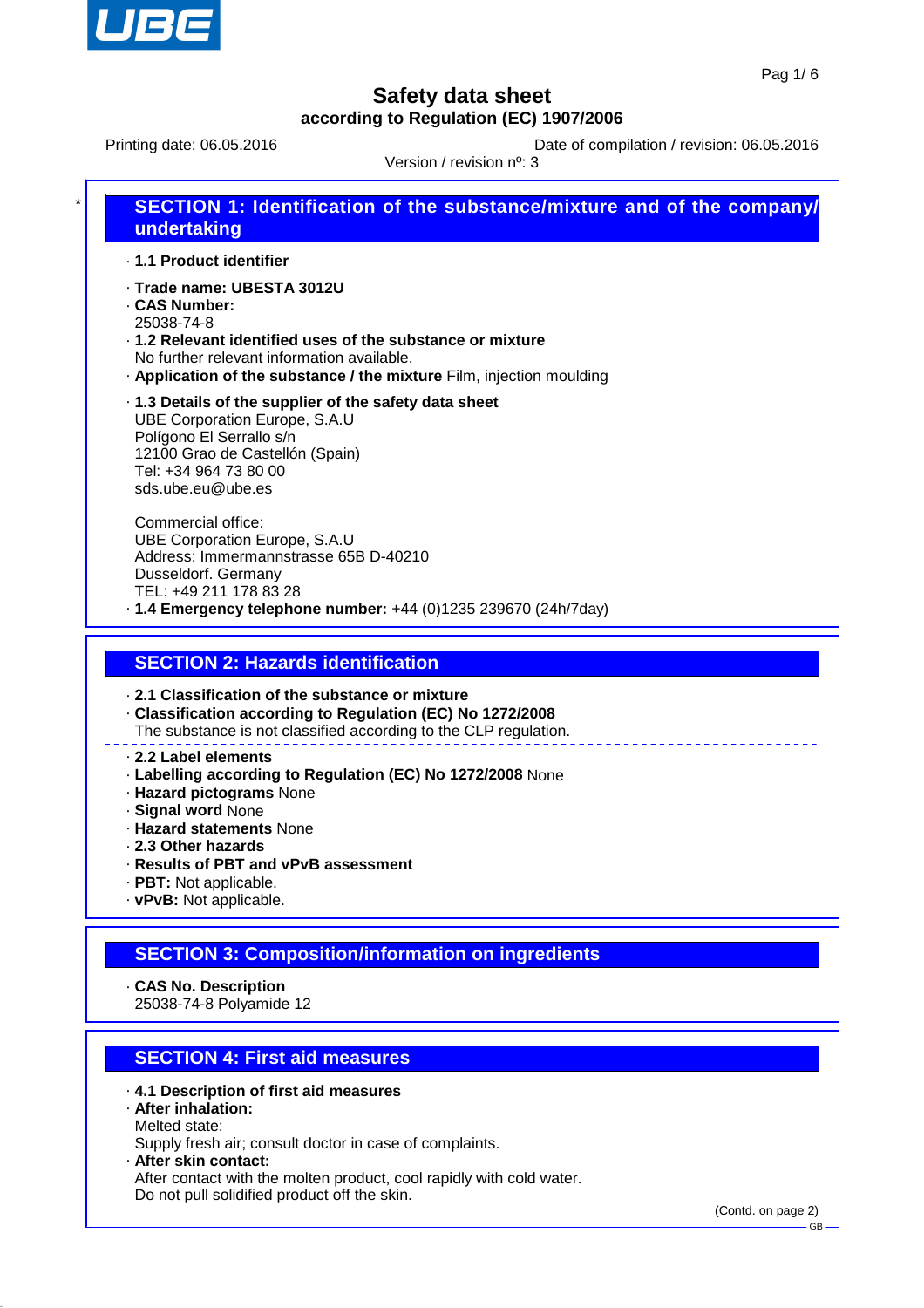

Printing date: 06.05.2016 **Date of compilation / revision: 06.05.2016** 

Version / revision nº: 3

**Trade name: UBESTA 3012U**

Seek medical treatment.

- · **After eye contact:**
- Rinse opened eye for several minutes under running water. If symptoms persist, consult a doctor. · **After swallowing:**

Rinse out mouth and then drink plenty of water.

- Seek medical treatment.
- · **4.2 Most important symptoms and effects, both acute and delayed** No further relevant information available.
- · **4.3 Indication of any immediate medical attention and special treatment needed**
- No further relevant information available.

### **SECTION 5: Firefighting measures**

- · **5.1 Extinguishing media**
- · **Suitable extinguishing agents: Water**
- Fire-extinguishing powder
- Carbon dioxide

### · **5.2 Special hazards arising from the substance or mixture**

In case of fire, the following can be released: Carbon monoxide (CO) Carbon Dioxide (CO2) Under certain fire conditions, traces of other toxic gases cannot be excluded, e.g.: Hydrogen cyanide (HCN)

- Ammonia (NH3)
- · **5.3 Advice for firefighters**
- · **Protective equipment:** Wear fully protective suit.

Wear self-contained respiratory protective device.

## **SECTION 6: Accidental release measures**

- · **6.1 Personal precautions, protective equipment and emergency procedures** Not required.
- · **6.2 Environmental precautions:** Do not allow to enter sewers/ surface or ground water.
- · **6.3 Methods and material for containment and cleaning up:** Send for recovery or disposal in suitable receptacles.
- · **6.4 Reference to other sections**
- See Section 7 for information on safe handling.
- See Section 8 for information on personal protection equipment.
- See Section 13 for disposal information.

## **SECTION 7: Handling and storage**

- · **7.1 Precautions for safe handling** molten state:
- Handle with care Do not subject to grinding/shock/friction. Ensure good ventilation/exhaustion at the workplace.
- · **Information about fire and explosion protection:** Protect against electrostatic charges.

(Contd. on page 3) GB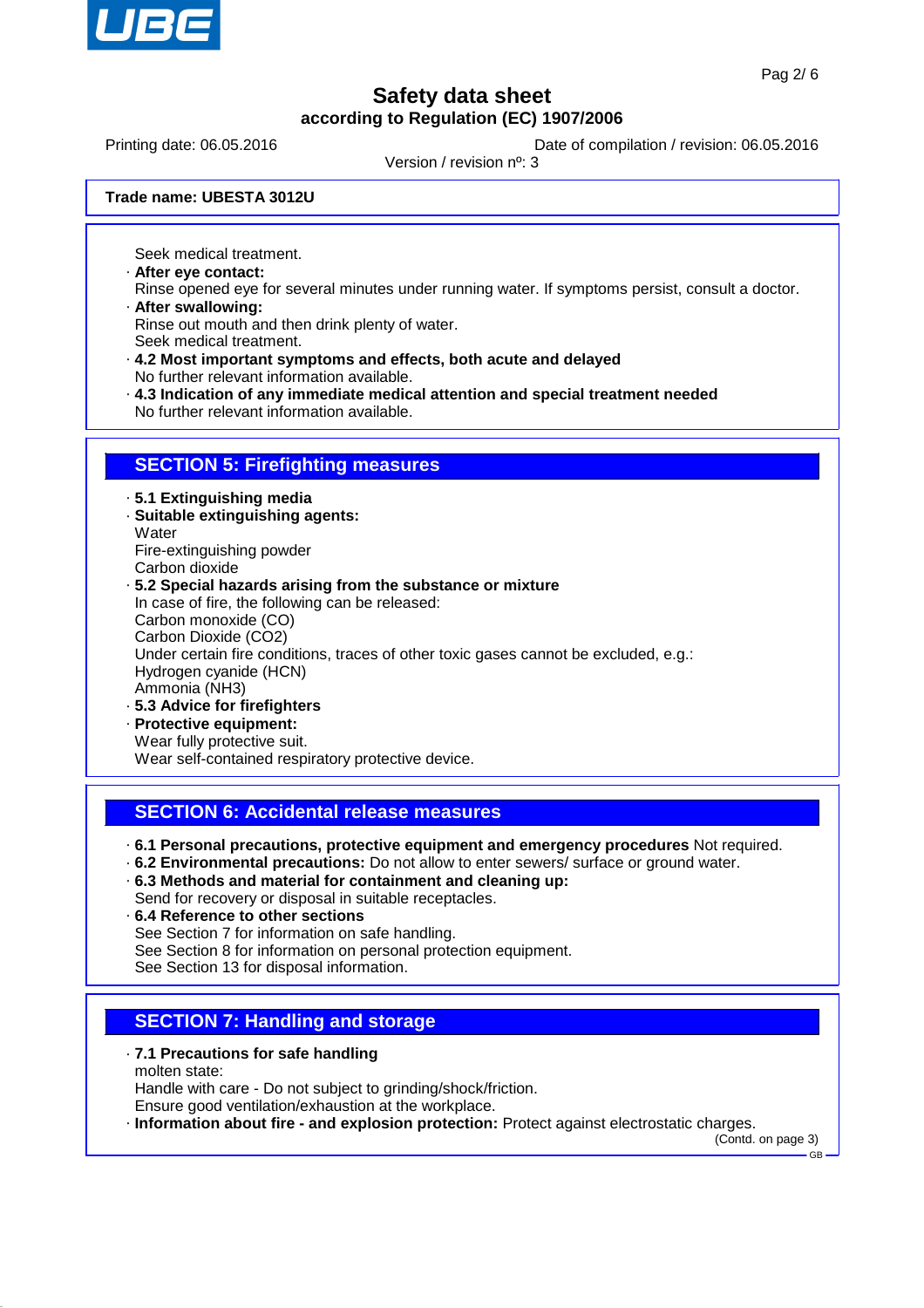

Printing date: 06.05.2016 **Date of compilation / revision: 06.05.2016** 

Version / revision nº: 3

**Trade name: UBESTA 3012U**

- · **7.2 Conditions for safe storage, including any incompatibilities**
- · **Storage:**
- · **Requirements to be met by storerooms and receptacles:** Store in cool, dry conditions in well sealed receptacles.
- 
- · **Information about storage in one common storage facility:** Not required.
- · **Further information about storage conditions:** Protect from heat and direct sunlight.
- · **7.3 Specific end use(s)** No further relevant information available.

#### **SECTION 8: Exposure controls/personal protection**

- · **8.1 Control parameters**
- · **Ingredients with limit values that require monitoring at the workplace:** Not available
- · **8.2 Exposure controls**
- · **Personal protective equipment:**
- · **General protective and hygienic measures:**
- The usual precautionary measures are to be adhered to when handling chemicals. Avoid skin contact with the liquefied material.
- Avoid breathing dust/fume/vapours.
- · **Respiratory protection:** Not necessary if room is well-ventilated.
- · **Protection of hands:**



Protective gloves

Melted state:

- Heat protection gloves · **Material of gloves**
- Melted state:
- Heat protection gloves
- · **Eye protection:**



Safety glasses

Melted state: Face protection

· **Skin and body protection:** Protective work clothing

| . 9.1 Information on basic physical and chemical properties<br><b>General Information</b><br>· Appearance: |                 |  |  |  |
|------------------------------------------------------------------------------------------------------------|-----------------|--|--|--|
| Form:                                                                                                      | Solid           |  |  |  |
| Colour:                                                                                                    | White           |  |  |  |
| · Odour:                                                                                                   | Odourless       |  |  |  |
| · pH-value:                                                                                                | Not applicable. |  |  |  |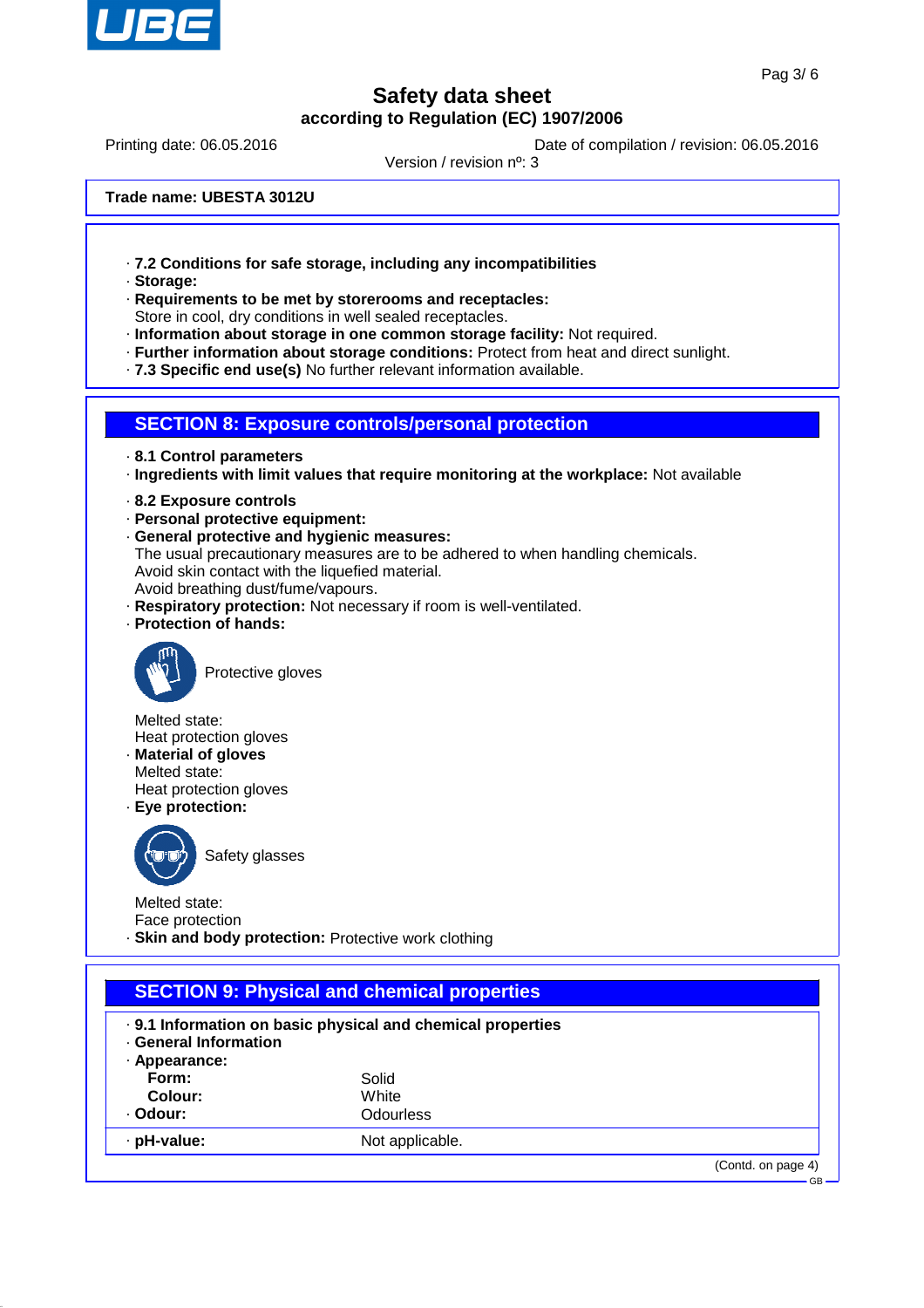

Printing date: 06.05.2016 **Date of compilation / revision: 06.05.2016** 

Version / revision nº: 3

**Trade name: UBESTA 3012U**

| Change in condition                                        |                                               |  |  |
|------------------------------------------------------------|-----------------------------------------------|--|--|
| Melting point/Melting range: 170-180 °C                    |                                               |  |  |
| Boiling point/Boiling range: Undetermined.                 |                                               |  |  |
| · Flash point:                                             | Not applicable.                               |  |  |
| · Flammability (solid, gaseous): Product is not flammable. |                                               |  |  |
| · Ignition temperature                                     | Not determined                                |  |  |
| · Self-igniting:                                           | Not determined.                               |  |  |
| · Danger of explosion:                                     | Product does not present an explosion hazard. |  |  |
| · Explosion limits:                                        |                                               |  |  |
| Lower:                                                     | Not determined.                               |  |  |
| Upper:                                                     | Not determined.                               |  |  |
| · Oxidising properties                                     | Not determined.                               |  |  |
| · Vapour pressure:                                         | Not applicable.                               |  |  |
| · Density:                                                 | Not determined.                               |  |  |
| · Solubility in / Miscibility with                         |                                               |  |  |
| water:                                                     | Insoluble.                                    |  |  |
| · Viscosity:                                               |                                               |  |  |
| Dynamic:                                                   | Not applicable.                               |  |  |
| Kinematic:                                                 | Not applicable.                               |  |  |
| · Solvent content:                                         |                                               |  |  |
| VOC (EC)                                                   | 0.00%                                         |  |  |
| . 9.2 Other information                                    | No further relevant information available.    |  |  |

### **SECTION 10: Stability and reactivity**

- · **10.1 Reactivity** No further relevant information available.
- · **10.2 Chemical stability**
- · **Thermal decomposition / conditions to be avoided:**
- Stable at environment temperature.
- No decomposition if used according to specifications.
- · **10.3 Possibility of hazardous reactions** No dangerous reactions known.
- · **10.4 Conditions to avoid** No further relevant information available.
- · **10.5 Incompatible materials:** Oxidizing agents, acids, bases and reactive agents.
- · **10.6 Hazardous decomposition products:**
- Carbon monoxide
- Carbon dioxide

Hydrogen cyanide (prussic acid)

Ammonia

## **SECTION 11: Toxicological information**

- · **11.1 Information on toxicological effects**
- · **Acute toxicity** Based on available data, the classification criteria are not met.
- · **Primary irritant effect:**
- · **Skin corrosion/irritation** Not available

(Contd. on page 5)

GB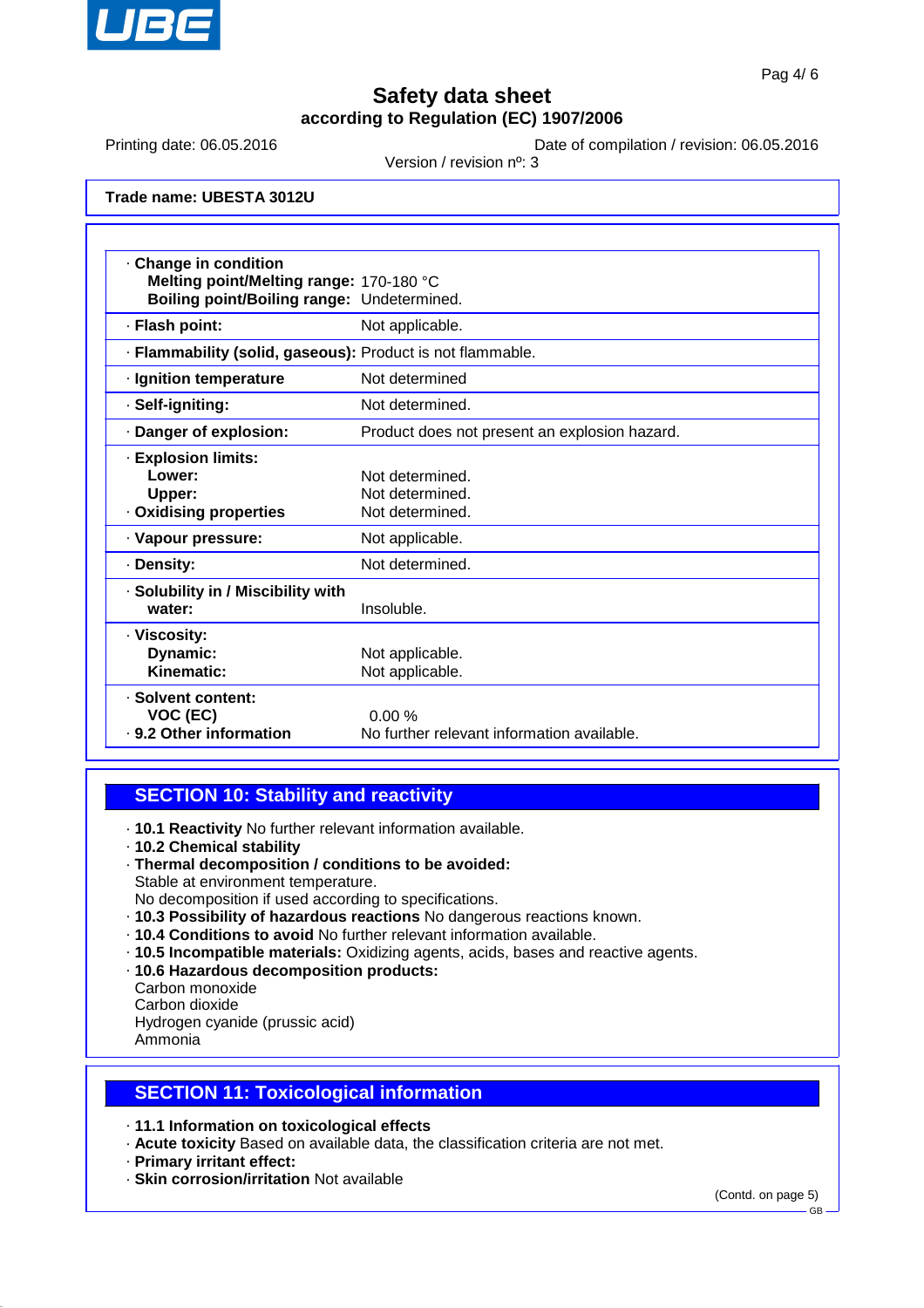

GB

## **Safety data sheet according to Regulation (EC) 1907/2006**

Printing date: 06.05.2016 **Date of compilation / revision: 06.05.2016** 

Version / revision nº: 3

**Trade name: UBESTA 3012U**

- · **Serious eye damage/irritation** Based on available data, the classification criteria are not met.
- · **Respiratory or skin sensitisation** Based on available data, the classification criteria are not met.
- · **CMR effects (carcinogenity, mutagenicity and toxicity for reproduction)**
- · **Germ cell mutagenicity** Based on available data, the classification criteria are not met.
- · **Carcinogenicity** Based on available data, the classification criteria are not met.
- · **Reproductive toxicity** Based on available data, the classification criteria are not met.
- · **STOT-single exposure** Based on available data, the classification criteria are not met.
- · **STOT-repeated exposure** Based on available data, the classification criteria are not met.
- · **Aspiration hazard** Based on available data, the classification criteria are not met.

### **SECTION 12: Ecological information**

- · **12.1 Toxicity**
- · **Aquatic toxicity:** No further relevant information available.
- · **12.2 Persistence and degradability** No further relevant information available.
- · **12.3 Bioaccumulative potential** No further relevant information available.
- · **12.4 Mobility in soil** No further relevant information available.
- · **12.5 Results of PBT and vPvB assessment**
- · **PBT:** Not applicable.
- · **vPvB:** Not applicable.
- · **12.6 Other adverse effects** No further relevant information available.

### **SECTION 13: Disposal considerations**

· **13.1 Waste treatment methods**

· **Recommendation**

Must not be disposed together with household garbage. Do not allow product to reach sewage system.

· **Uncleaned packaging:**

· **Recommendation:** Disposal must be made according to official regulations.

| <b>SECTION 14: Transport information</b>                |                 |                    |
|---------------------------------------------------------|-----------------|--------------------|
| . 14.1 UN-Number<br>· ADR, ADN, IMDG, IATA              | <b>None</b>     |                    |
| .14.2 UN proper shipping name<br>· ADR, ADN, IMDG, IATA | None            |                    |
| · 14.3 Transport hazard class(es)                       |                 |                    |
| · ADR, ADN, IMDG, IATA<br>· Class                       | None            |                    |
| ⋅ 14.4 Packing group<br>· ADR, IMDG, IATA               | <b>None</b>     |                    |
| · 14.5 Environmental hazards:                           | Not applicable. |                    |
| 14.6 Special precautions for user                       | Not applicable. |                    |
|                                                         |                 | (Contd. on page 6) |